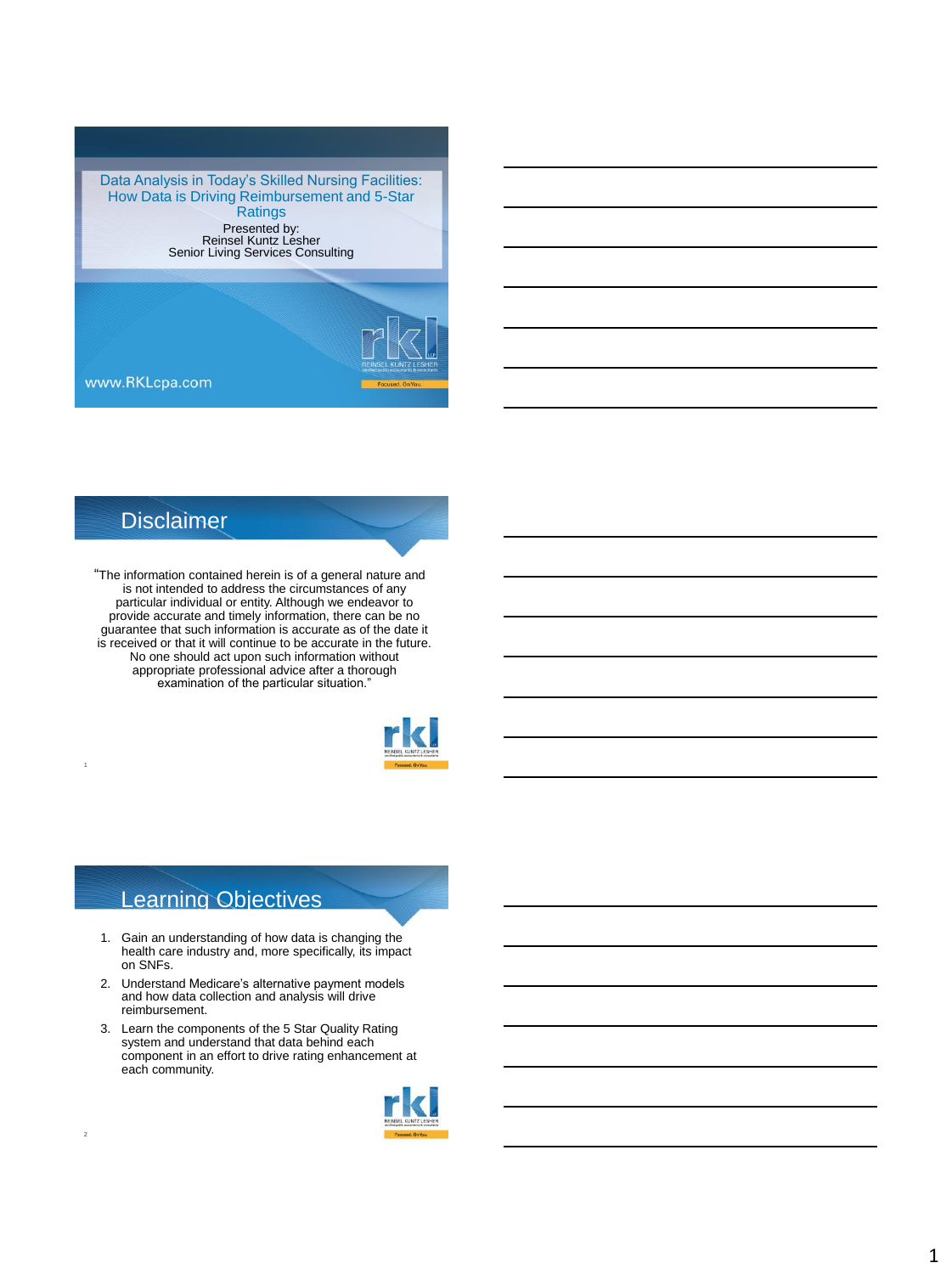

### Data in Healthcare

3

4

5

- Healthcare is shifting from fee-for-service to valuebased care.
- Multiple new payment models emerging
- A flurry of various Acts and Rules have created a challenging environment as measures and metrics begin to drive healthcare payments



### Data in Healthcare

- Two main programs established by the passage of the Patient Protection and Affordable Care Act (PPACA, also known as the ACA and "Obamacare") in 2010:
	- Medicare Shared Savings Program
	- CMS Innovation

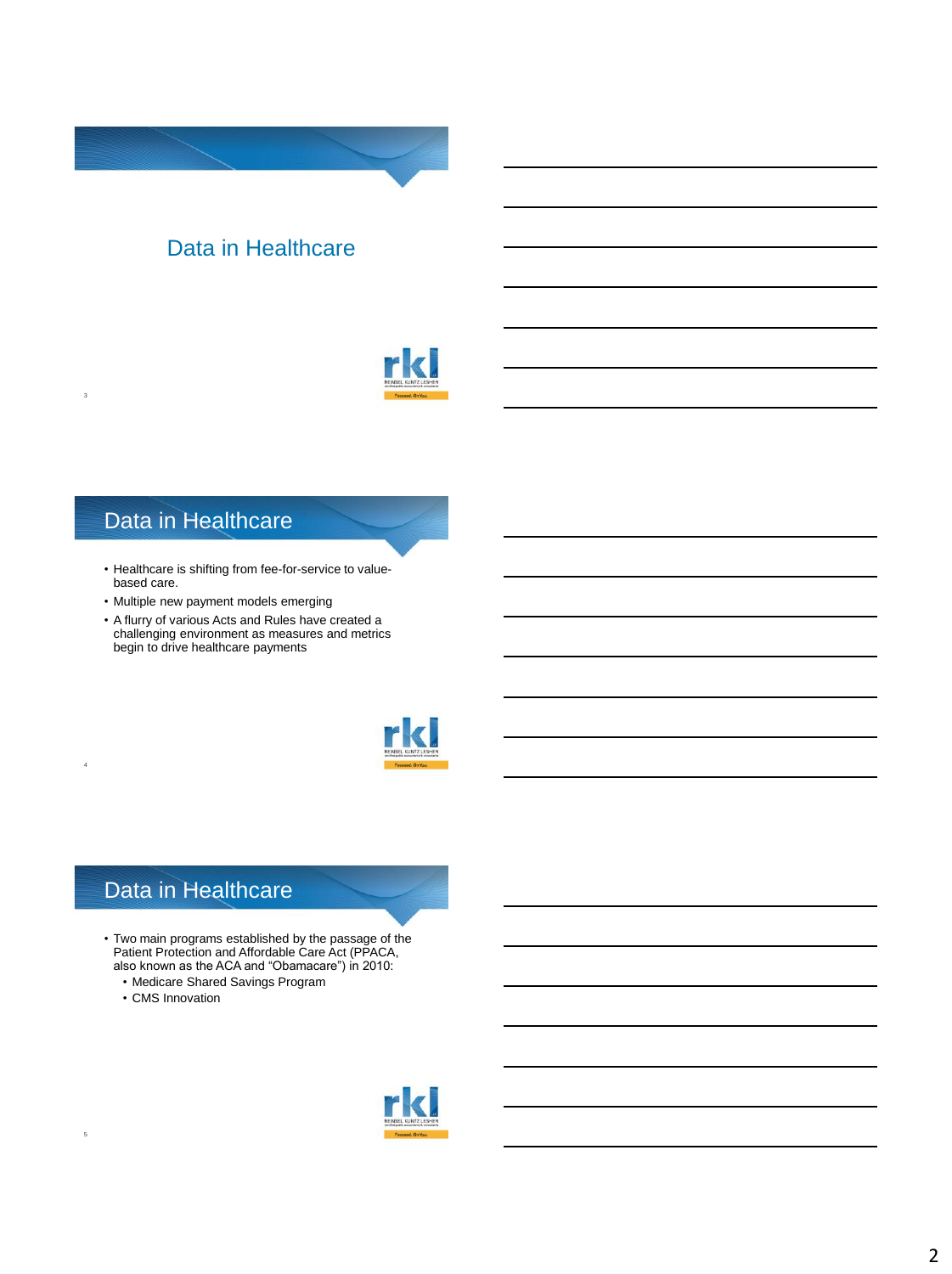- Medicare Shared Savings Program:
	- New approach to delivery of health care
	- Facilitate coordination and cooperation among providers to improve quality
	- Reduce unnecessary costs
	- Delivered through an Accountable Care Organization (ACO)



### Data in Healthcare

• CMS Innovation

6

7

8

- Supports the development and testing of innovative healthcare payment and service delivery models
- There is a growing portfolio of models that aim to achieve better care and lower costs



### Data in Healthcare

- CMS established a goal of tying Medicare payments to outcomes-based or patient management models:
	- 30% by 2016
	- 50% by 2018
- CMS announced in March, 2016 that it had already achieved its goal of 30% alternative payments with the addition of 121 ACOs and greater participation in other models

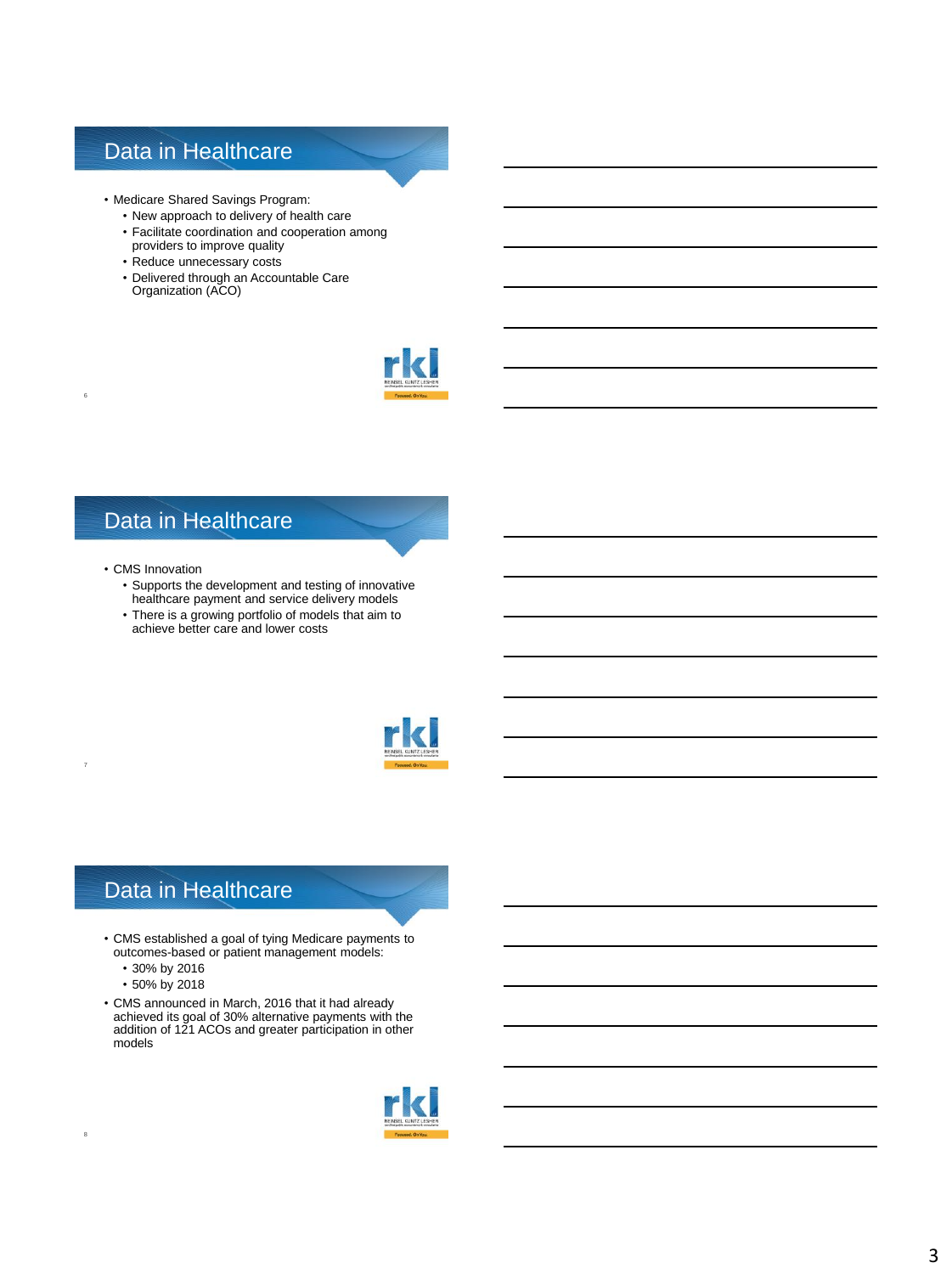- Many of the new models are data driven
- Also, much of the collaboration and partnering of various providers is based on key measures and metrics that rely on data
- The proper collection and reliability of data is critical in this new environment



### Data in Healthcare

- To remain competitive, post-acute providers will need to collect and analyze their data
- This will help them understand their business and make more informed decisions
- Potential partners, such as hospitals as part of a ACOs, will be looking to partner with post-acute providers who deliver:
	- Highest quality care
	- Most favorable outcomes
	- Lowest cost

9

10

11



### Data in Healthcare

• Providers will need to focus on their Five-Star rating as those with 3 stars or less may not qualify for partnership opportunities

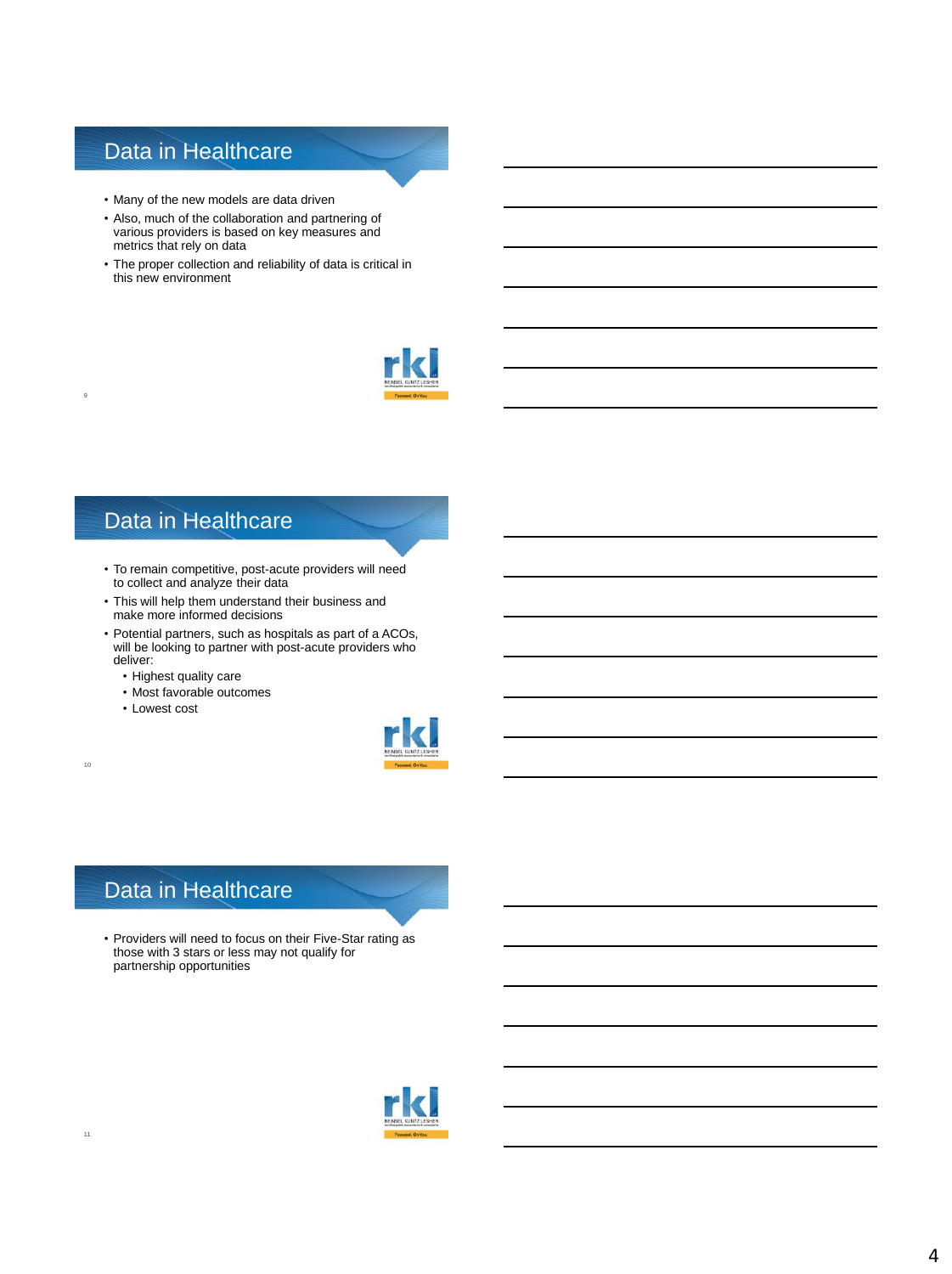- Community HealthChoices (CHC) is changing the landscape in Pennsylvania as well
- Providers accepting Medicaid will need to partner with one or several Managed Care Organizations (MCO)
	- All providers will receive contracts for the first six months following implementation
	- Following that six-month period, MCOs will not be required to contract with all providers
	- This means that providers will have to be attractive to the MCOs in order to gain a contract



### Data in Healthcare

- On August 30, 2016 the PA Department of Human Services (DHS) announced the three MCOs for CHC:
	- AmeriHealth Caritas
	- Pennsylvania Health and Wellness (Centene)
	- UPMC for You

12

13

• Providers will now wait for the details on contracting



### Data in Healthcare

- Data analysis through measures and metrics will be the tool that will prove value to the MCOs
- Five-Star ratings will play an important role
- As the payment models and care delivery models continue to evolve in healthcare, the reliance on data will become increasingly important

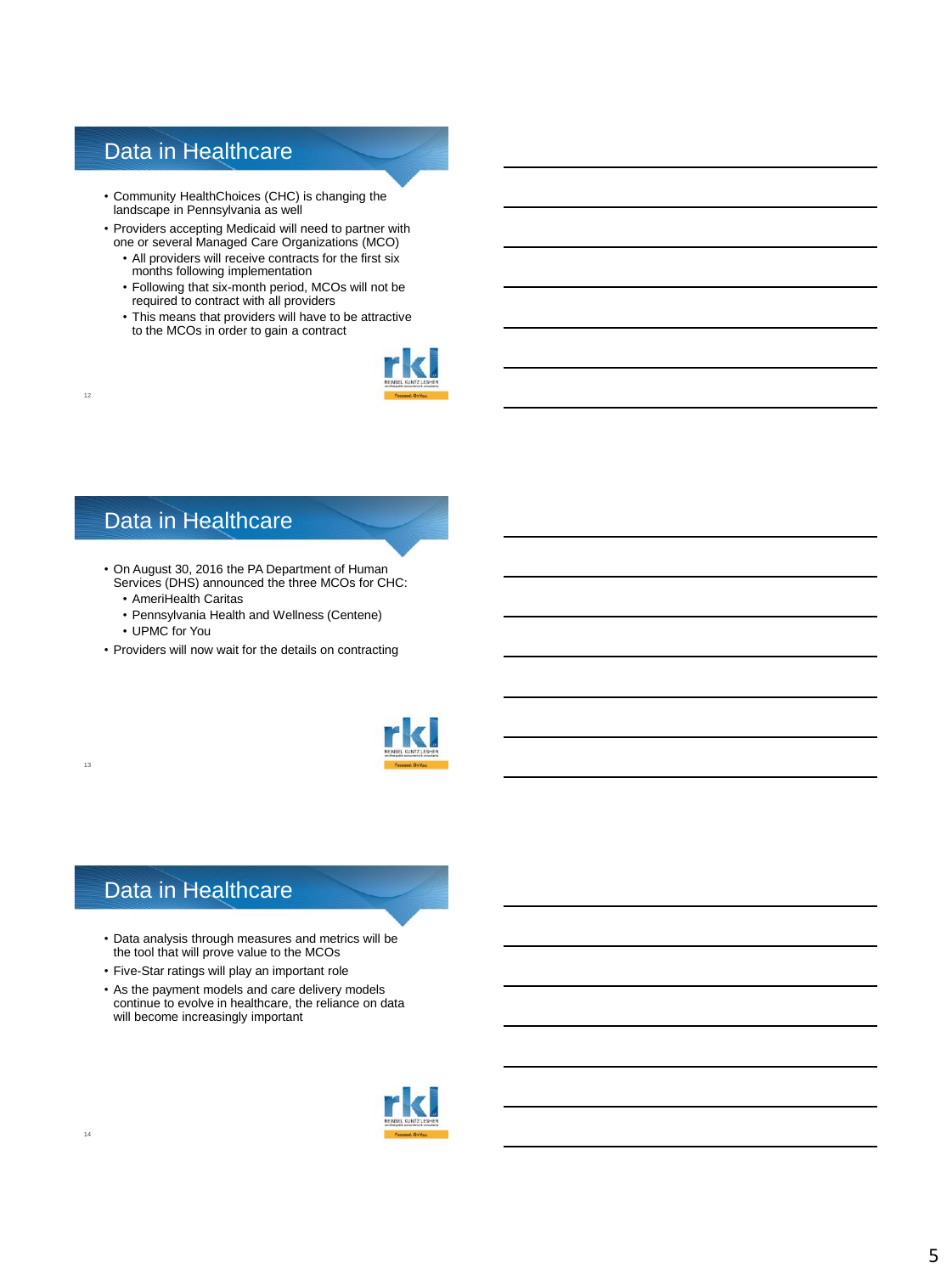### Payment Models and the Data That Drives Them



### Payment Models and Data

- There are a variety of new payment models and programs
- These are designed to increase quality of care and reduce the cost of providing that care
- The next several slides give an overview of the models



# Payment Models and Data

- Medicare Shared Savings Program
	- Several ACO models where providers are incentivized to lower costs and increase quality and patient outcomes
	- Requires significant collaboration among various providers
	- DATA: need to improve various quality measures data points and demonstrate lower costs



15

16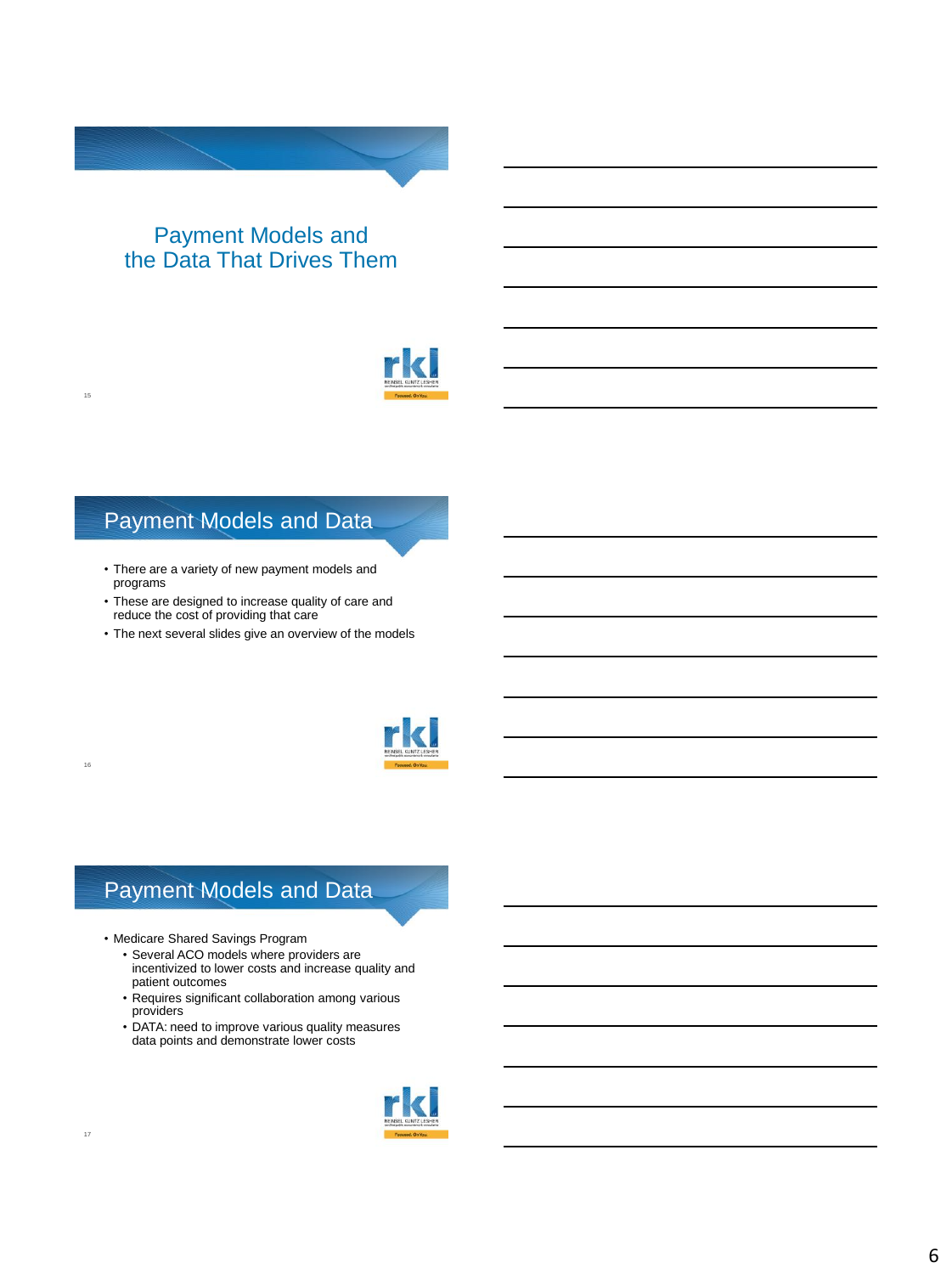# Payment Models and Data

- Nursing Home Value-Based Purchasing
	- CMS assesses a SNF's quality performance based on four
	- domains:

18

19

20

- Staffing
- Appropriate Hospitalizations
- Minimum Data Set (MDS) Outcomes
- Survey Deficiencies
- DATA: Need to track various metrics, particularly Appropriate Hospitalizations.



# Payment Models and Data

- Episode-based Payment Initiatives
	- Bundled Payment for Care Improvement (BPCI)
		- Evaluates four models of bundled payments for a defined episode of care to incentivize care redesign
	- Comprehensive Care for Joint Replacement (CCJR)
		- Pilot program that began April 2016 for knee and hip replacements
	- Proposal for Cardiac Rehabilitation Incentive Payment Model from July 2016
	- DATA: A complicated variety of metrics including rehospitalization, complication rates, and satisfaction surveys, among others



Five-Star Quality Rating System

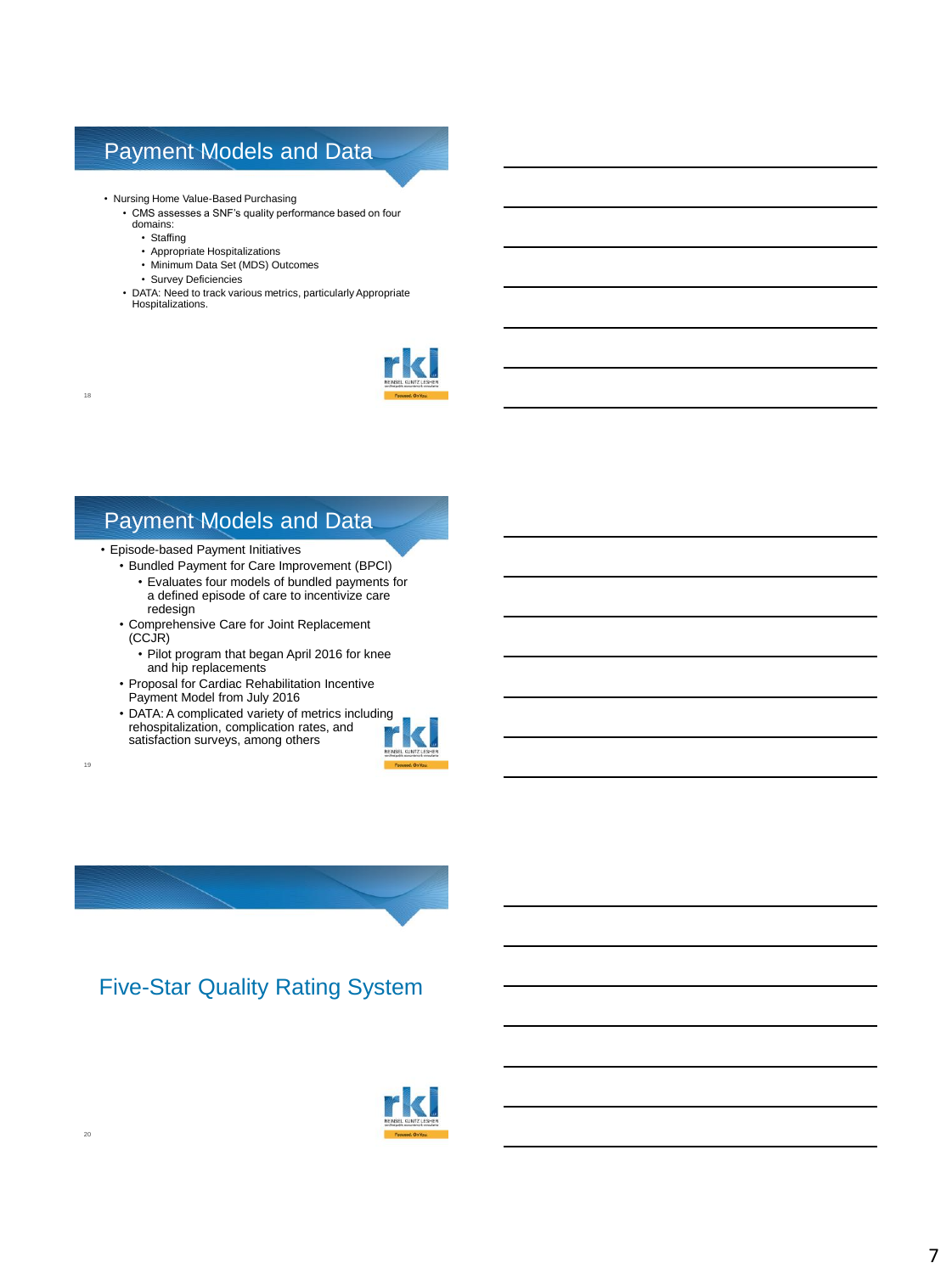### Five-Star Quality Rating System

- Created by The Centers for Medicare & Medicaid Services (CMS) in December 2008 to enhance the Nursing Home Compare public reporting site.
- Effective July 2016, five of six newly introduced quality measures are being used in the Five-Star Quality Rating
- The goal of the rating system is to provide residents and families an easy way to compare between a high and low performing nursing homes.
- The system features a five-star rating based on three types of performance measures, each of which has its own fivestar rating.



### Five-Star Quality Rating System

• Three performance ratings:

21

22

- Health Inspections Measures based on outcomes from State Health inspections;
- Staffing Measures based on nursing home staffing levels; and
- QM's Measures based on certain MDS Quality Measures.





### State Health Inspections

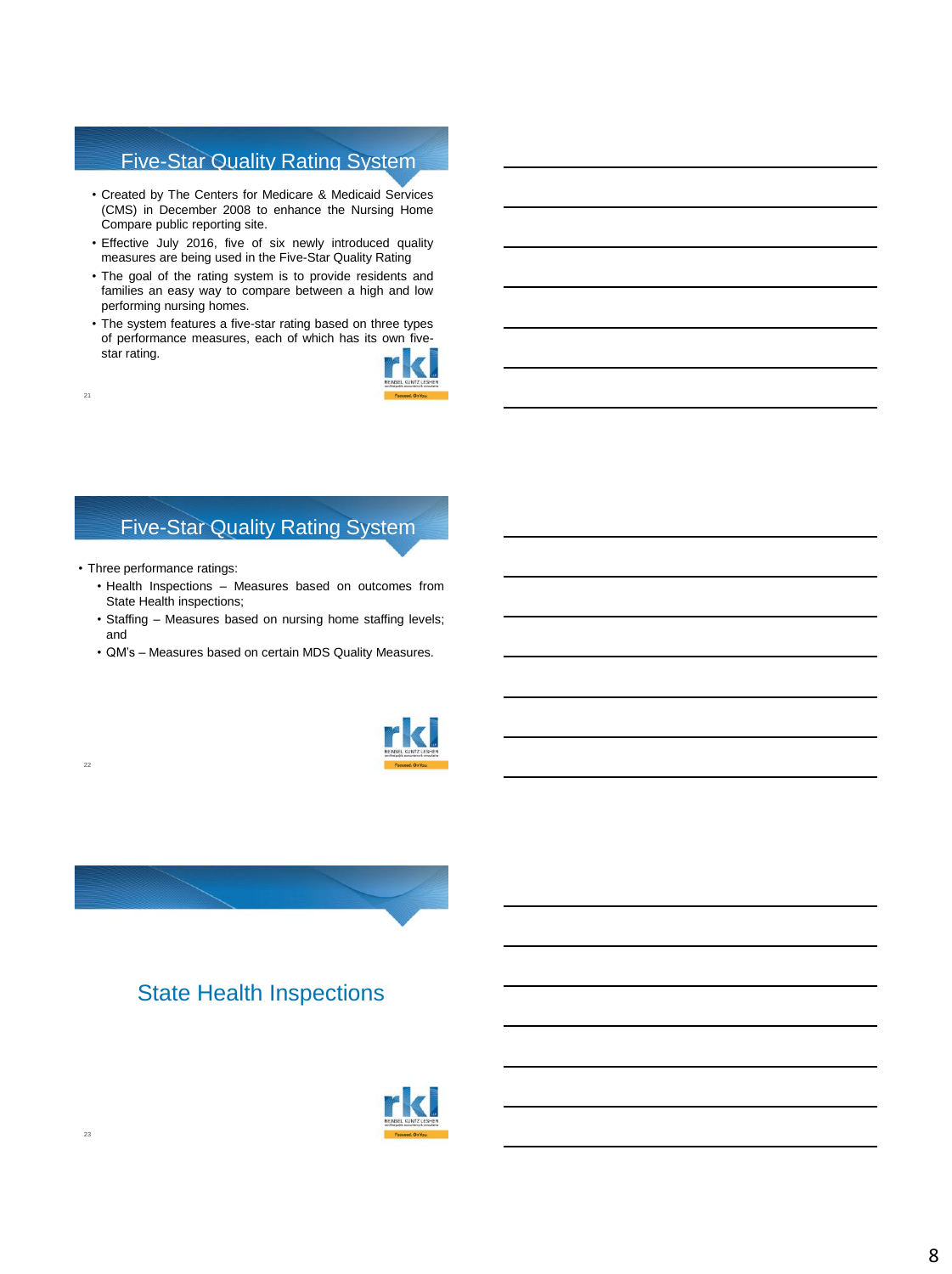# State Health Inspections

- Points are assigned to deficiencies found during the three most annual inspection surveys; and
- Substantiated findings from the most recent 36 months of complaint investigations.
- Each deficiency is weighted by scope and severity.
- More points are assigned for more serious and widespread deficiencies.



# State Health Inspections

| Health Inspection Score: Weights for Different Types of Deficiencies                          |                          |                                 |                            |
|-----------------------------------------------------------------------------------------------|--------------------------|---------------------------------|----------------------------|
| <b>Severity</b>                                                                               | <b>Isolated</b>          | <b>Pattern</b>                  | Widespread                 |
| Immediate jeopardy to resident health or<br>safety                                            | 50 points<br>(75 points) | K<br>100 points<br>(125 points) | 150 points<br>(175 points) |
| Actual harm that is not immediate<br>jeopardy                                                 | G<br>20 points           | н<br>35 points<br>(40 points)   | 45 points<br>(50 points)   |
| No actual harm with potential for more<br>than minimal harm that is not immediate<br>jeopardy | D<br>4 points            | F<br>8 points                   | 16 points<br>(20 points)   |
| No actual Harm with potential for minimal<br>harm                                             | A<br>0 point             | B<br>0 point                    | C<br>0 point               |
|                                                                                               |                          |                                 |                            |



25

24

### Scoring Rules

- Based on relative performance of facilities within the state;
- The top 10% (lowest 10 percent in terms of heath inspection deficiency score) in each state receive a 5-star rating;
- The middle 70% of facilities receive a rating of 2, 3, or 4 Stars, with an equal number (approximately 23.33%) in each rating category; and
- The bottom 20% receive a 1-Star rating.

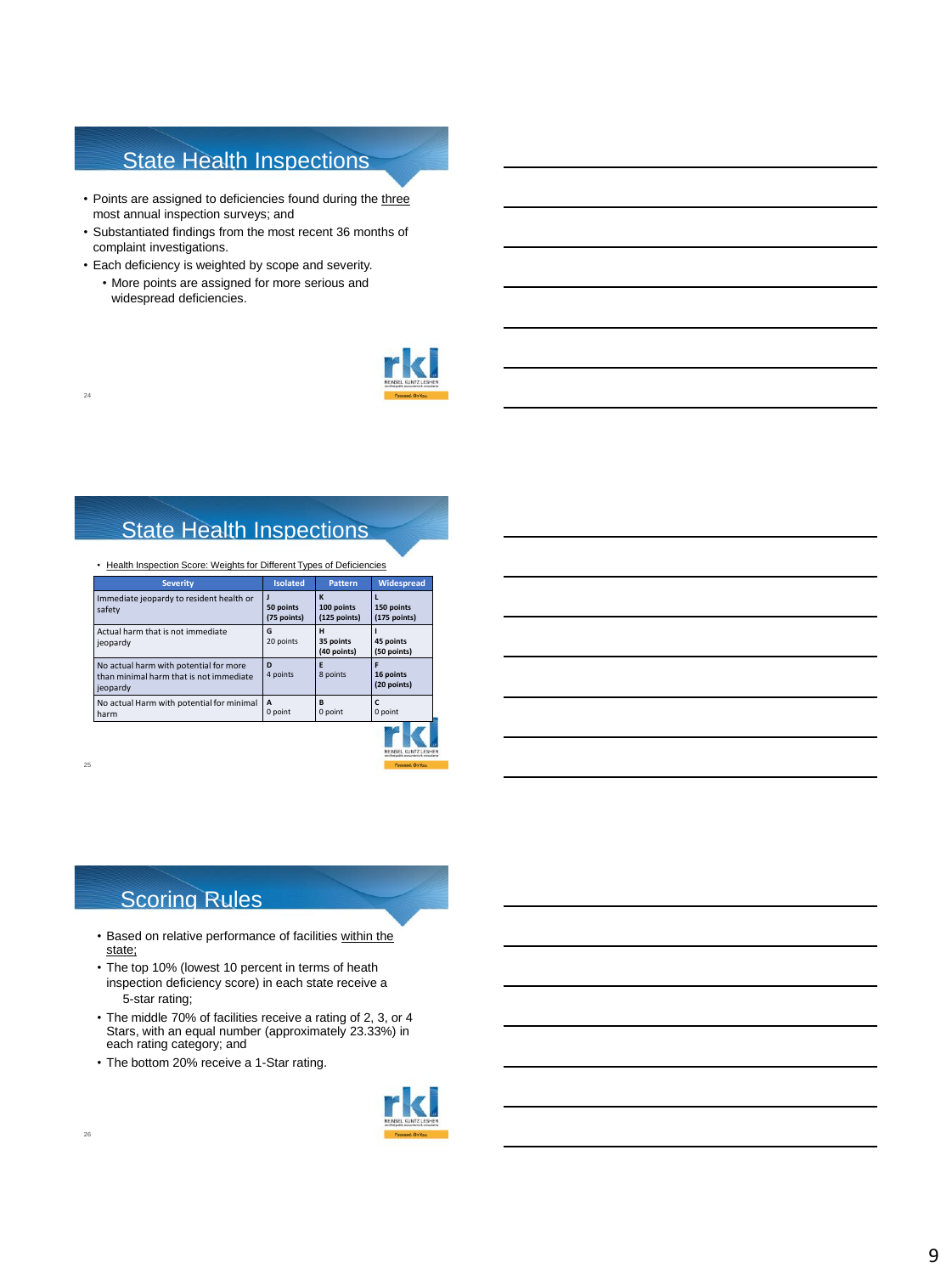### Scoring Rules

- A higher score indicates worse performance on health inspections. The cut points are based on facility health inspection scores and are set separately for each state to achieve this distribution:
	- 5 stars: ≤10th percentile
	- 4 stars: >10th percentile and ≤ 33.33rd percentile
	- 3 stars: >33.33rd percentile and ≤ 56.667th percentile
	- 2 stars: >56.667th percentile and ≤ 80th percentile
	- 1 star: >80<sup>th</sup> percentile

27

28





# Staffing Domain



### Staffing Domain

- Based on two case-mix adjusted measures:
	- RN hours per resident day
	- Total nursing hours per resident day (RN + LPN + nurse aide hours)
- Payroll-Based Journal (PBJ) is required beginning July 1, 2016
	- First submission is due November 14, 2016
	- Is based on payroll data rather than self-reported Form 671
	- May have significant impact on the Staffing Domain

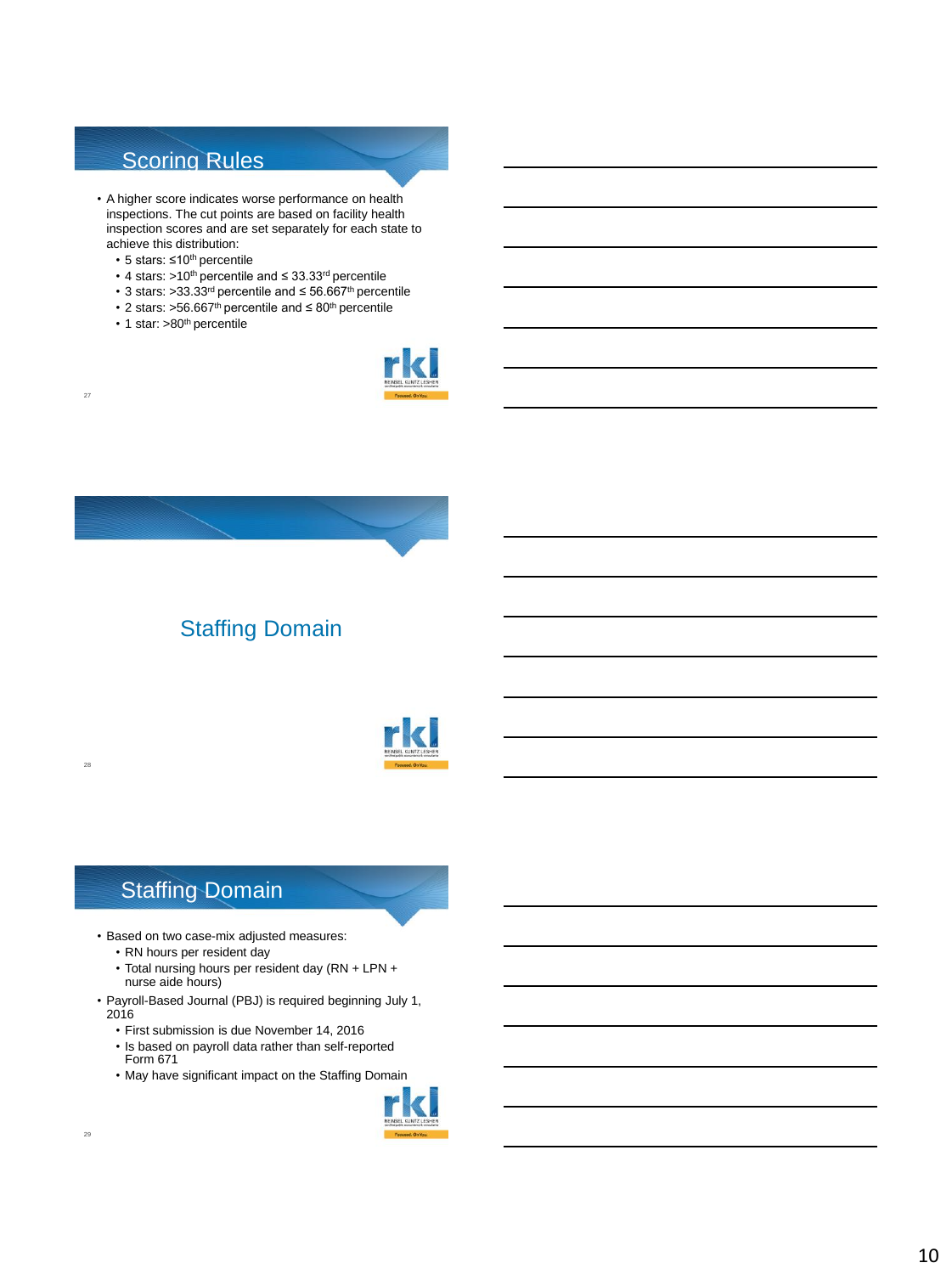# Staffing Domain

- Currently, the source data for the staffing measures is the CMS-671 form (Medicare and Medicaid application) from CASPER.
	- Includes:

30

31

- Full time and Part-time employees
- Contracted Staff
- Does not include:
	- Family-funded private duty staff
	- Hospice staff
	- Feeding Assistants



### Staffing Domain

- RN hours per resident day include:
	- RNs
	- RN Director of Nursing
	- Nurses (RNs and LPNs) with administrative duties
		- Those who perform RAI function and do not perform direct care functions; and
		- Those whose principal duties are spent conducting administrative functions.



# Staffing Domain

- Total staffing per resident day includes:
	- RN hours (as described on previous slide)
	- LPNs
	- Nurse aide hours

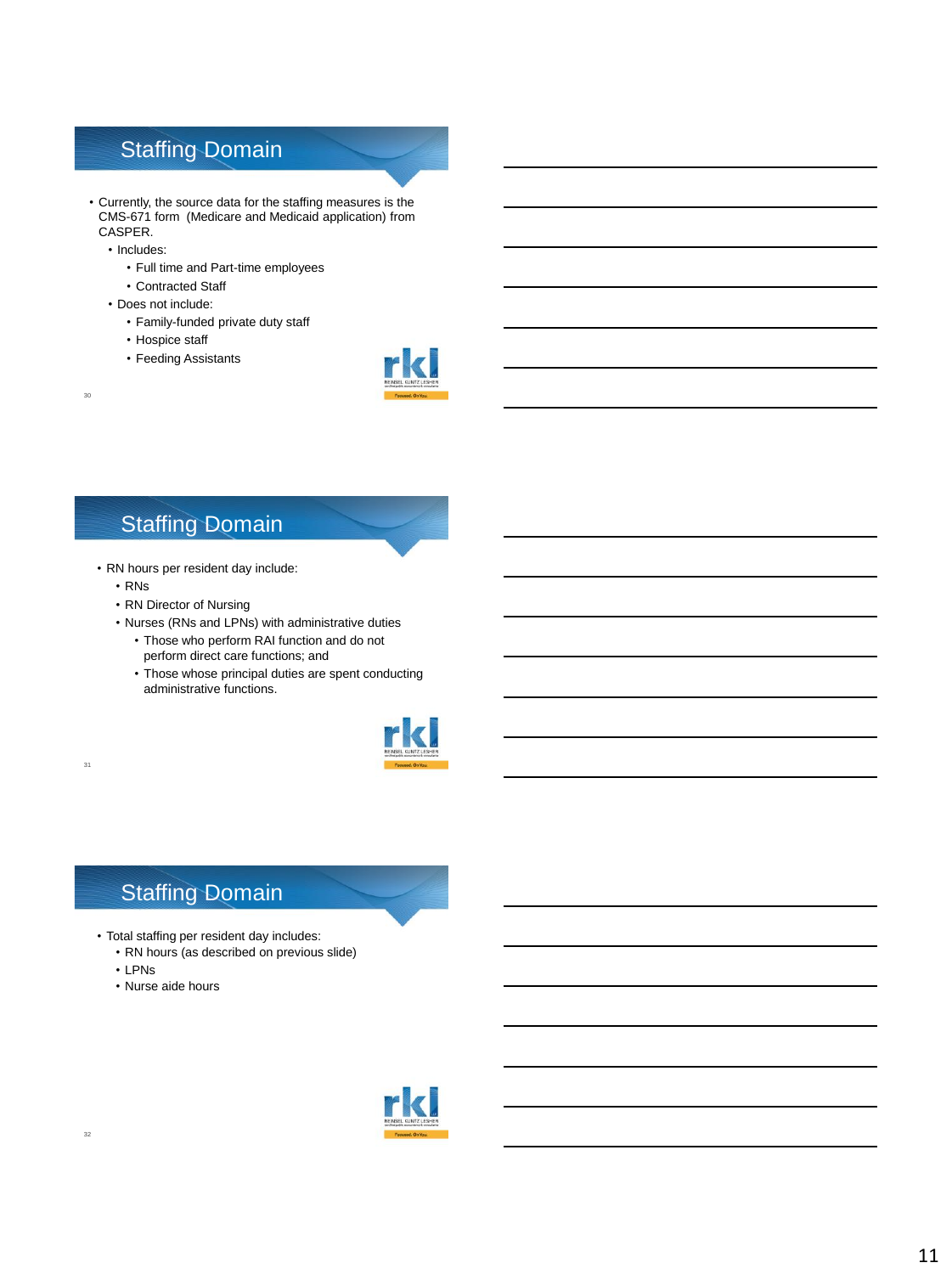### Staffing Domain

- Resident census is based on the total count of residents from CMS form CMS-672 (Resident Census and Conditions of Residents)
	- Census includes total residents in the facility + bed holds on the day the survey began



### Staffing Domain

33

34

35

- Ratings are based on *expected* staffing levels calculated based on resident acuity using RUGs
- Staffing is case-mix adjusted based on RUG-III (53 group version) categories
	- RUG-III groups are calculated on the last business day of each quarter for each active resident; uses quarter in which the staffing data was collected
	- Most recent MDS assessment (comprehensive, quarterly, or PPS) for each resident
- Calculations for "expected", "reported" and "national average" hours are performed separately for RNs and total staff





### Quality Measures

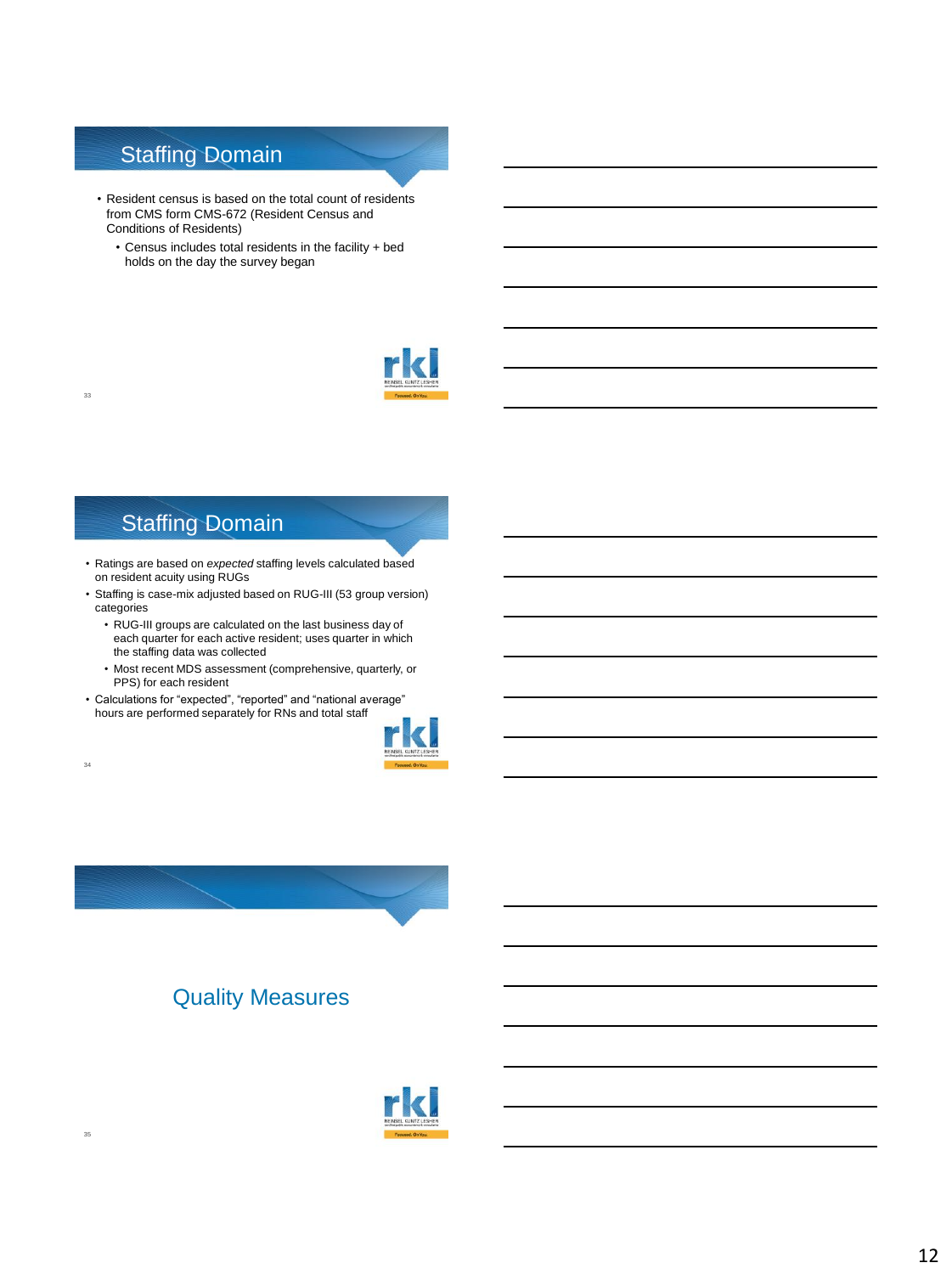### Quality Measures

- Developed from MDS-based indicators to describe the quality of care provided in nursing homes
- The measures address the resident's functioning and health status in multiple areas
- The Quality Measure domain for the five-star rating is based on a subset of 13 (out of 24) MDS –based QMs and three MDS and Medicare claims based measures.



### Quality Measures

The Quality Measures include:

36

37

- 9 Long-Stay resident measures; and
	- Cumulative days in the facility greater than or equal to 101 days as of the end of the target period
- 7 Short-Stay resident measures.
	- Cumulative days in the facility less than or equal to 100 days as of the end of the target period
	- 3 of which are derived from claims data and MDS assessments



### Quality Measures

Quality Measures derived from MDS assessments:

- Long-Stay Residents:
	- Percent of residents whose need for help with activities of daily living (ADL) has increased
	- Percent of residents whose ability to move independently worsened (added July 2016)
	- Percent of high risk residents with pressure ulcers (sores)
	- Percent of residents who have/had a catheter inserted and left in bladder
	- Percent of residents who are physically restrained

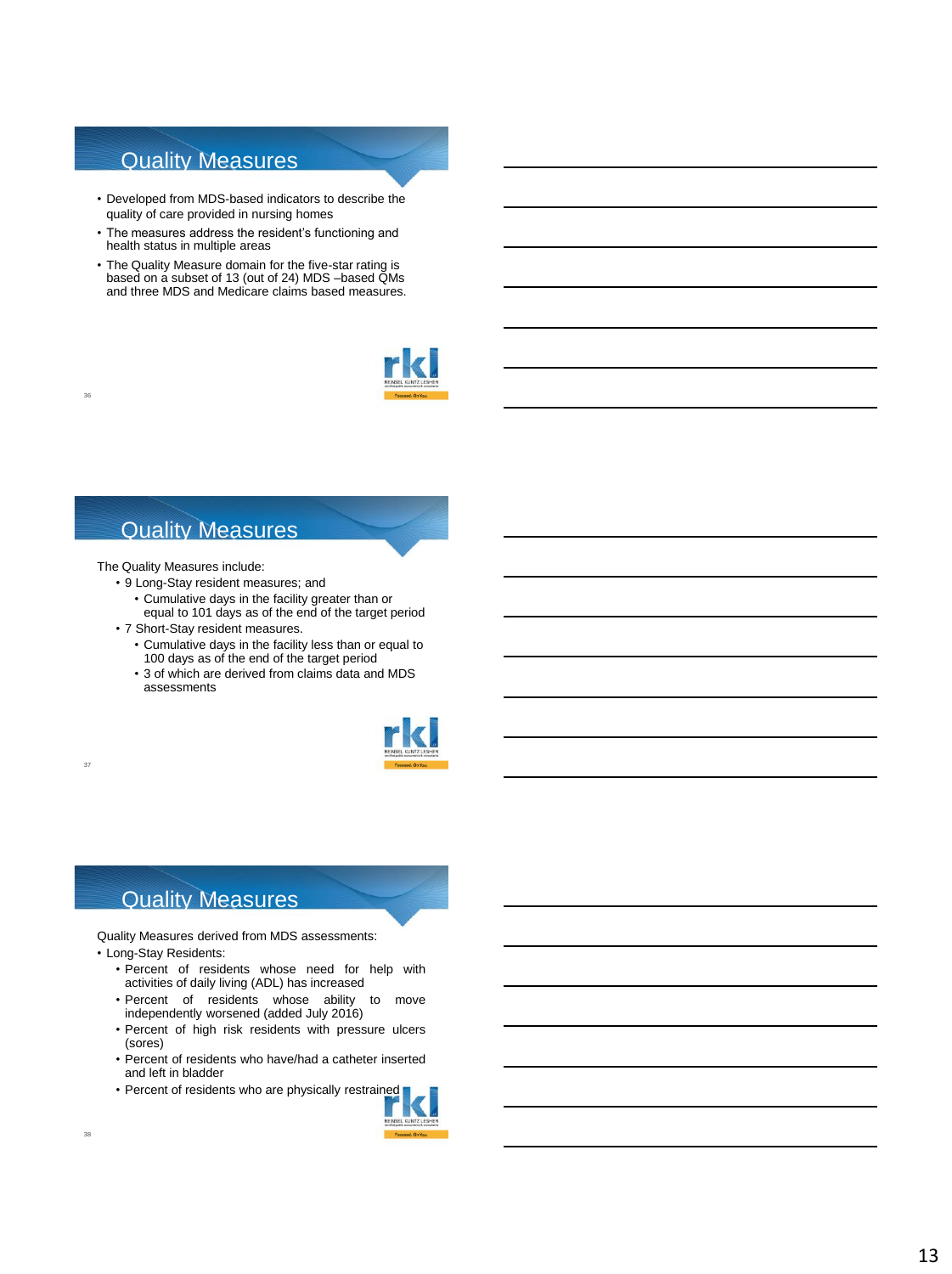### Quality Measures

Quality Measures derived from MDS assessments (cont'd) • Long-Stay Residents:

- Percent of residents with a urinary tract infection
- Percent of residents who self-report moderate to severe pain
- Percent of residents experiencing one or more falls with major injury
- Percent of residents who received an antipsychotic medication



### Quality Measures

39

40

Quality Measures derived from MDS assessments: • Short-Stay Residents:

- Percent of residents whose physical function improved from admission to discharge (added July 2016)
- Percent of residents with pressure ulcers (sores) that are new or worsened
- Percent of residents who self-report moderate to severe pain
- Percent of residents who newly received an antipsychotic medication



### Quality Measures

Quality Measures derived from claims data and MDS assessments:

- Short-Stay Residents: (added July 2016)
	- Percent of residents who were re-hospitalized after a nursing home admission;
	- Percent of residents who have had an outpatient emergency department visit; and
	- Percent of residents who were successfully discharged to the community.

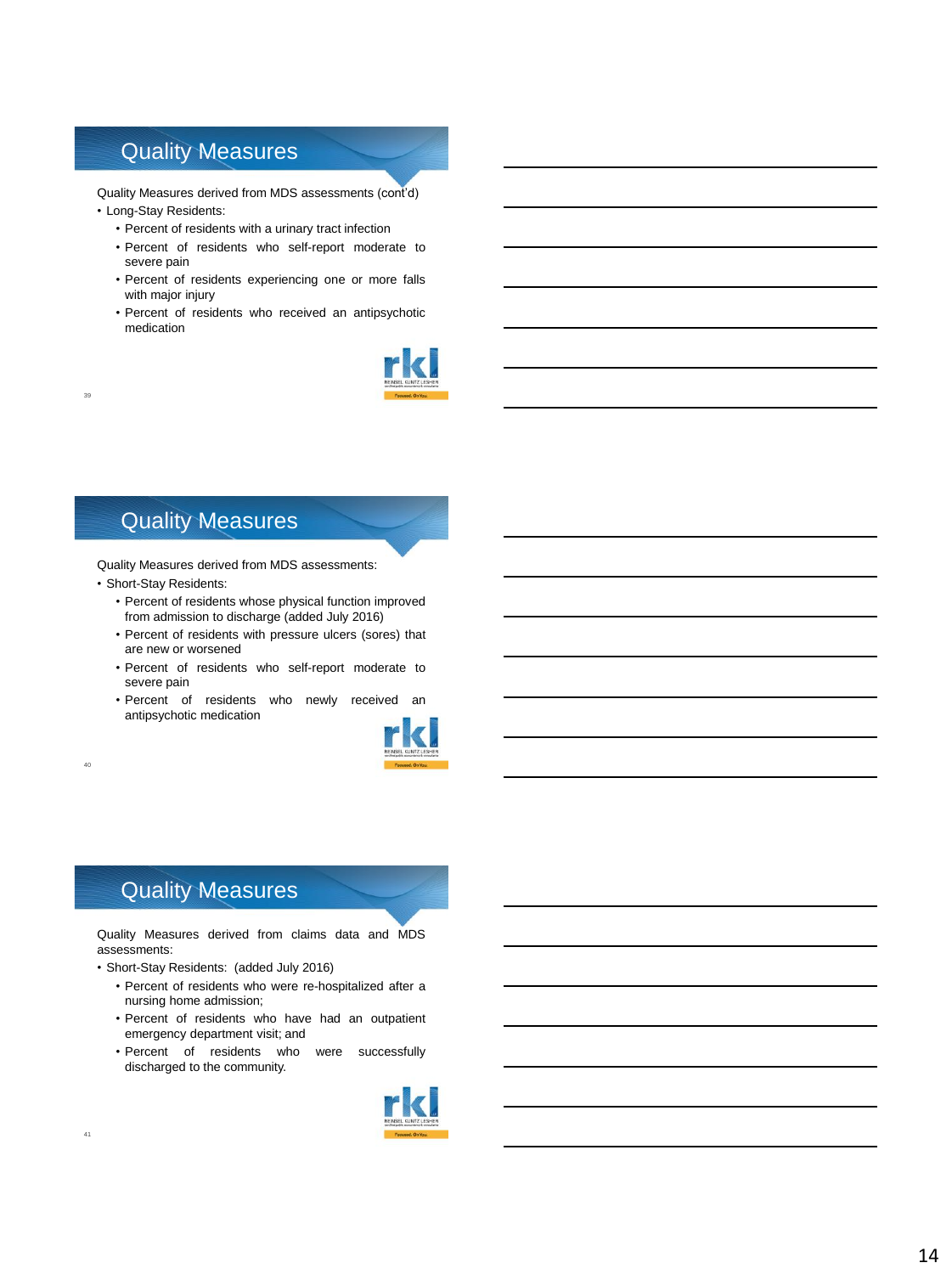### Quality Measures

• Implementation of new 2016 QMs:

42

43

- July 1, 2016 through December 31, 2016: the new measures will have 50% the weight of the 11 measures used prior to July 2016
- January 1, 2017: the new measures will have the same weight as the 11 measures used prior to July 2016





### Quality Measure 5-Star Scoring Rules



### Scoring Rules

- Long-stay measures must have at least 30 resident assessments summed across three quarters to be included in the measure
- Short-stay measures will be included if data is available for at least 20 resident assessments
- 20 to 100 points are assigned to each measure based on facility performance
	- 10 to 50 points are assigned for the new QMs from July 1, 2016 through December 31, 2016
- The total score can range from 275 1,350
	- The total score range will increase to 325 1,600 on January 1, 2017
- The stars are assigned based on the Star cut points for the Quality<br>Measure Summary Score

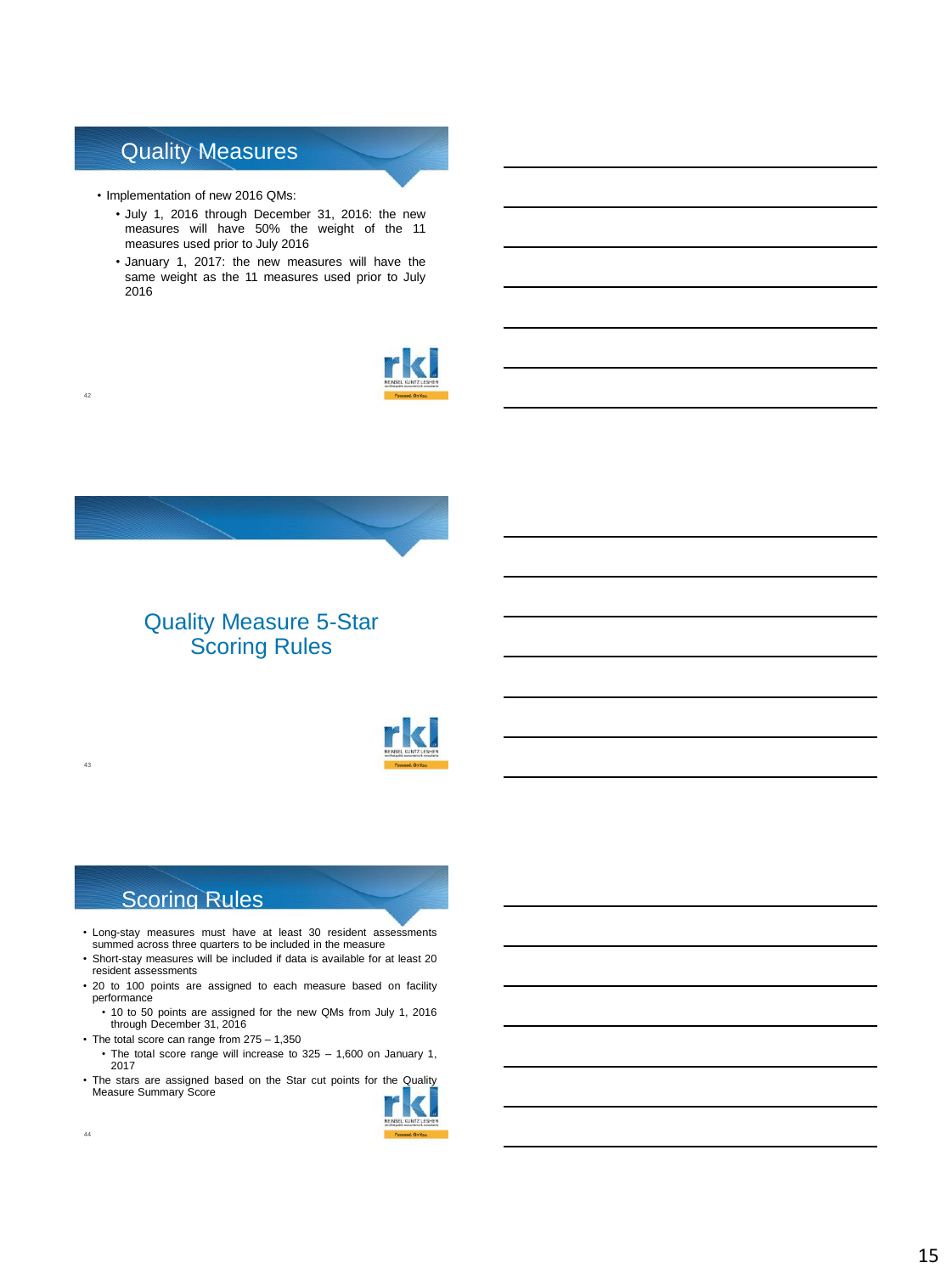### Scoring Rules

• Rating

45

46

- The QM domain is calculated using the **four** most recent quarters of data available
- The values for three QMs are risk adjusted (catheter, longstay pain measure, and the short-stay pressure ulcers)
	- See the Quality Measure Users Manual
- The Quality Measure (QM) corresponds to the QM value for the three most recent quarters and the denominator (D) is the number of eligible residents for the particular QM



### Scoring Rules

- Rating (cont'd)
	- All facilities are scored on the same 1,350 point scale, points are rescaled for long and short-stay facilities
	- After the summary QM score is computed, the five-star QM rating is assigned
	- The thresholds were set so that the overall proportion of nursing homes would be approximately 25 percent 5-star; 20 percent for each of 2, 3, and 4-stars; and 15 percent 1 star.
	- The cut points will hold constant for a period of one year, allowing the QM rating distribution to change over time



### Scoring Rules

#### • Star Cut Points:

| <b>QM Rating</b> | <b>Point Range for MDS Quality</b><br><b>Measure Summary Score</b> |
|------------------|--------------------------------------------------------------------|
| 1 Star           | $275 - 669$                                                        |
| 2 Star           | 670 - 759                                                          |
| 3 Star           | 760 - 829                                                          |
| 4 Star           | $830 - 904$                                                        |
| 5 Star           | $905 - 1350$                                                       |
|                  |                                                                    |

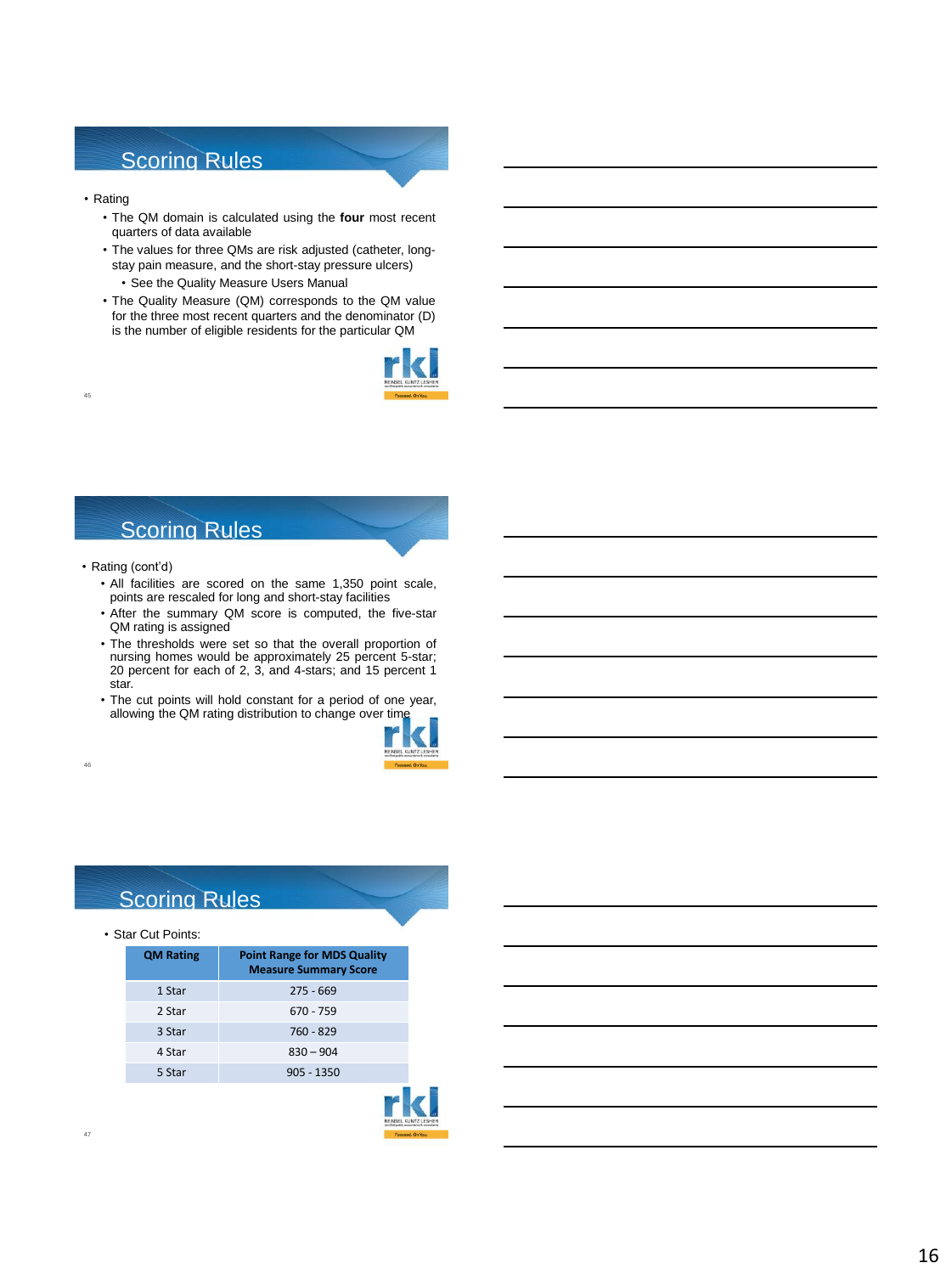# Overall Nursing Home Rating



### Overall Rating

#### • Five Steps:

49

48

- *Step 1:* Start with the health inspection 5-star rating
- *Step 2:* Add one star to the Step 1 result if the staffing ratio is 4 or 5-stars *and greater than* the health inspection rating; subtract 1-star if staffing is 1-star
- *Step 3:* Add 1-star to Step 2 result if QM rating is 5-stars; subtract 1-star if QM rating is 1-star



# Overall Rating

- Five Steps: (cont'd)
	- *Step 4:* If the health inspection rating is one star, than the overall quality rating cannot be upgraded by more than 1 star based on the staffing and QM ratings
	- *Step 5:* If the nursing home is a Special Focus Facility (SFF) that has not graduated, the maximum overall quality rating is 3-stars

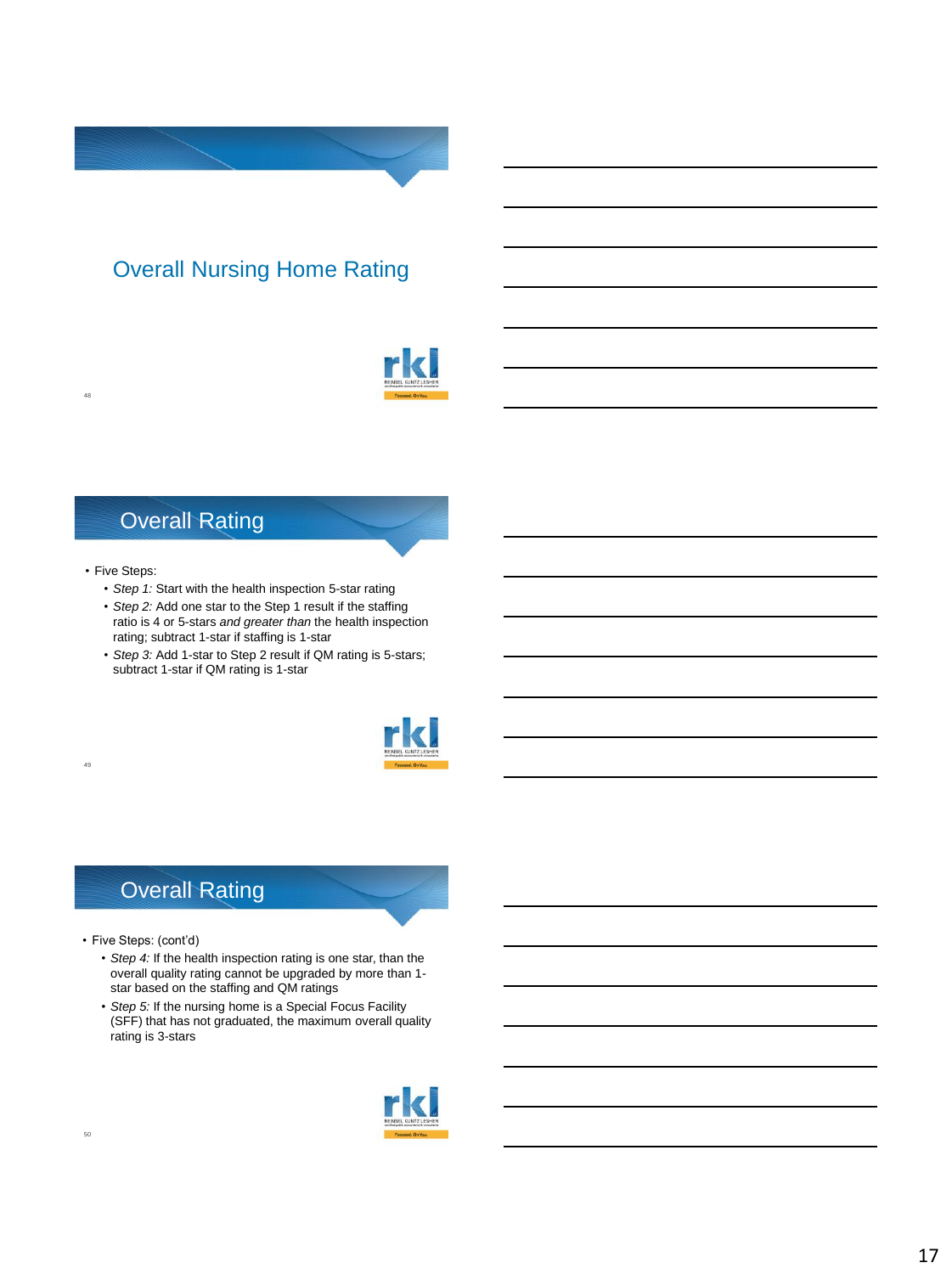# Case Studies



### Case Studies

- Understanding your surveys
	- *Three years of data*
- *Nurse staffing*

51

- *Who is included?*
- *Adjustments*
- *Census or acuity adjusted*
- *Quality Measures*
	- *Proactive approach*
	- *CQI*

52





# Strategies for Success



53